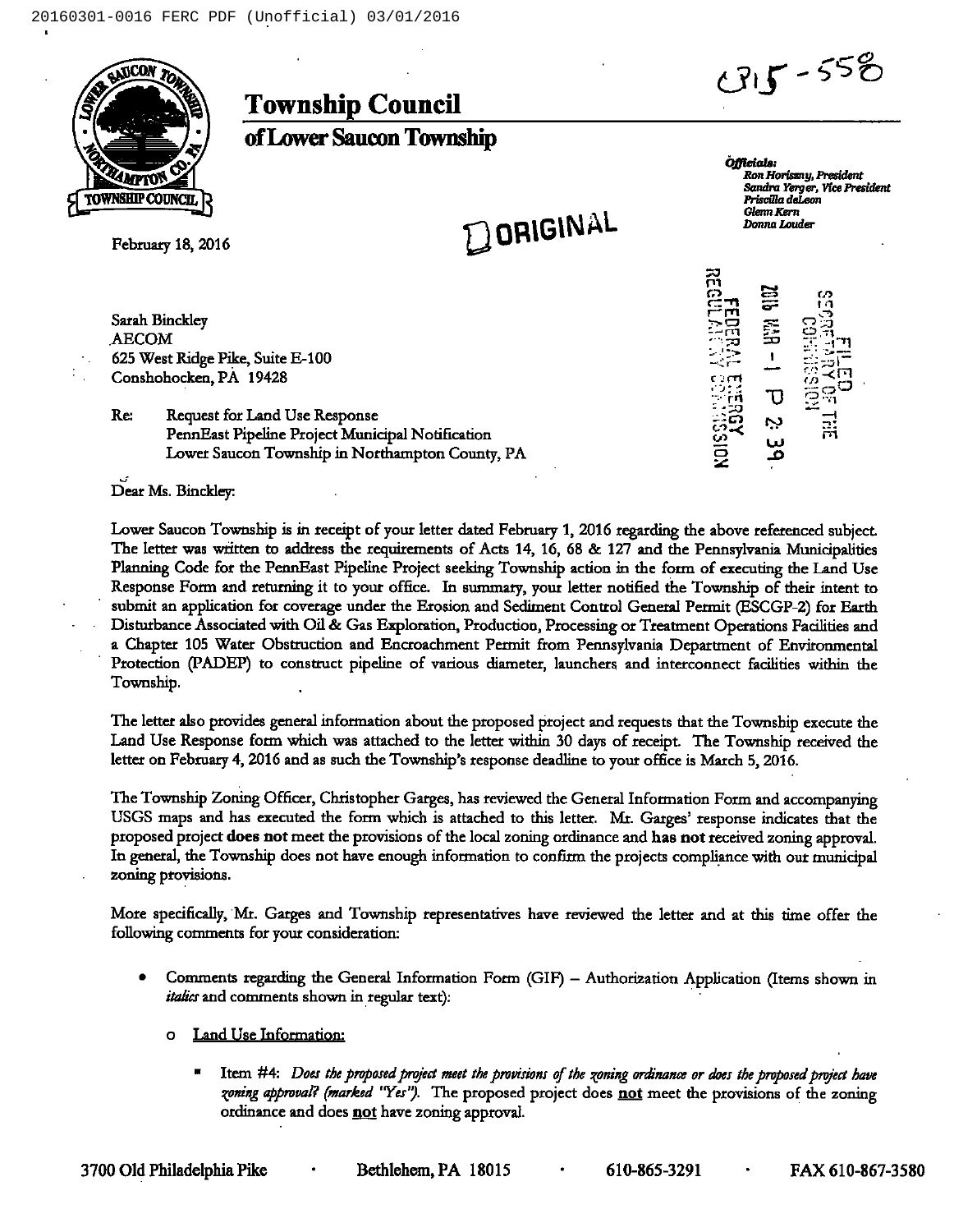## o Coordination Information:

- Item #3.0 Will your project, activity, or authorization have anything to do with a well related to oil or gas production, have construction with 200 feet of, affect an oil or gas well, involve the waste from such a well, or string power lines above an oil or gas well? (marked 'No"). Undetermined. An application and/or plans detailing the project area have not been submitted.
- Item  $#4.0$  Will the project involve a construction activity that results in earth disturbance? (marked "Yes"). Approval has not been granted. To date the Township has not received an application for applicable approval(s) or detailed plans to determine compliance.
- Item  $#5.1$  Water and Obstruction and Encroachment Projects  $-D$ oes the project involve any of the following: placement of fill, excavation within or placement of a structure, located in, along, across or projecting into a watercourse, floodway or body of water? (marked "Yes"). Approval has not been granted. Applicant must demonstrate compliance with ZO Section 180-95 Environmental Protection Standards. To date the Township has not received an application for applicable approval(s) or detailed plans to determine compliance.
- Item #5.2 Wetland Impacts --Does the project involve any of the following: placement of fill, excavation within or placement of a structure, located in, along, across or projecting into a wetland? (marked "Yes"). Approval has not been granted. Applicant must demonstrate compliance with ZO Section 180-95 Environmental Protection Standards. To date the Township has not received an application for applicable approval(s) or detailed plans to determine compliance.
- Item #5.3 Floodplain Projects by the commonwealth, a Political Subdivision of the commonwealth or a Public Utility --Does the project involve any of the following: placement of fill, excavation within or placement of a structure, located in, along, across or projecting into a floodplain? (marked 'No") Undetermined. An application and/or plans detailing the project area have not been submitted.
- Item #6.0 Will the project involve discharge of stormwater or wastewater from an industrial activity to a dry swale, surface water, ground water or an existing sanitary sewer system or separate storm water system? (marked "Yes"). An application and/or plans detailing the project area have not been submitted. Approval is required.
- Item #9.0 Will the project involve the subdivision of land, or the generation of 800 gpd or more of sewage on an existing parcel of land or the generation of an additional 400 gpd of sewage on an already-developed parcel, or the generation of 800 gpd or more of industrial wastewater that would be discharged to an existing sanitary sewer system? (marked "Yes" and noted "Subdivision of Land"). An application and/or plans detailing the project area have not been submitted. Approval is required.
- Item #11 Does the project involve construction, modification or removal of a dam? (marked "No"). Undetermined. An application and/or plans detailing the project area have not been submitted.
- Item #12.0 Will the project interfere with the flow from, or otherwise impact, a dam? (marked 'No''). Undetermined. An application and/or plans detailing the project area have not been submitted.
- Item #13.0 Will the project involve operations (excluding during construction period) that produce air emissions (i.e., NOX, VOC, etc.)? (marked "Yes") An application and/or plans detailing the project have not been submitted. Approval is required.
- Item #14.0 Does the project include the construction or modification of a drinking water supply to serve 15 or more connections or 25 or more people, at least 60 days out of the year? (marked 'No''). Undetermined. An application and/or plans detailing the project area have not been submitted.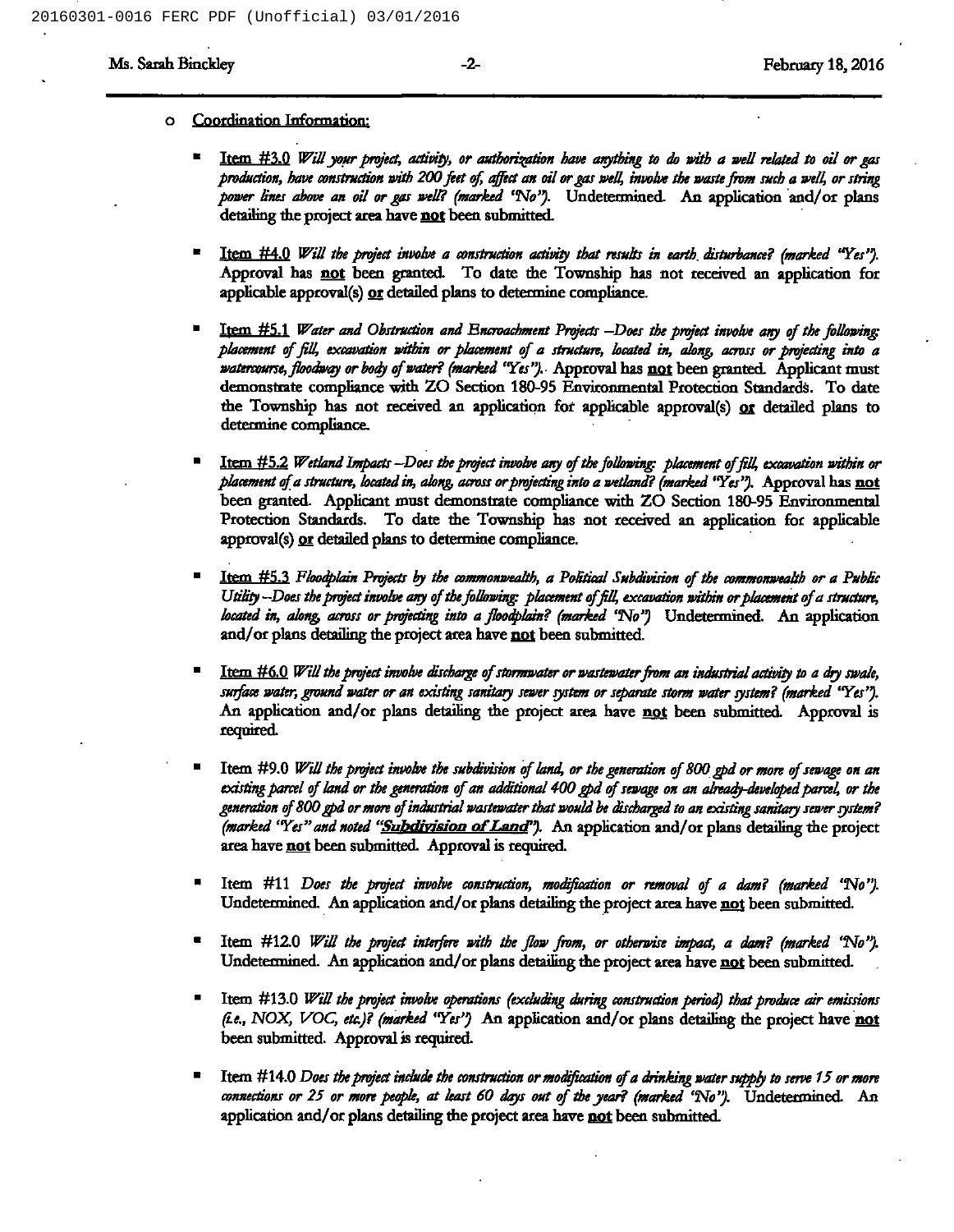- Item #15.0 Will your project include infiltration of storm water or waste water to ground water within one-half mile of a public water supply well, spring or infiltration gallery? (marked 'No''). Undetermined. An application and/or plans detailing the project area have not been submitted.
- The project also includes the construction of several aboveground facilities to support the pipeline system.
	- o An application and/or plans detailing the project area have not been submitted. Applicant shall demonstrate compliance with the zoning ordinance (Chapter 180 ofthe Township Code) as weil as the subdivision and land development ordinance (Chapter 145 of the Township Code), the earth disturbance ordinance (Chapter 77 of the Township Code) and the stormwater management ordinance (Chapter 137 of the Township Code), including but not limited to, the following:
		- Subdivision of land (as referenced in the General Information Form)
		- Impervious surface coverage
		- <sup>~</sup> Building/structure height
		- Setbacks
		- Stormwater management structures

As mentioned above, as requested I have endosed <sup>a</sup> copy of the executed Land Use Response. At this time the Township has responded that the project is not consistent with municipal zoning provisions. As such Lower Saucon Township would request that additional information as outlined above be provided to the Township for review. The Township also respectfully requests an extension to the March 5, 2016 comment deadline so it may have the ability to review the project in the detail necessary to determine compliance with the provisions of the Township's zoning ordinance as you requested.

Should you have questions or comments about this letter, please contact me at 610-865-3291.

Sincerely,

Listic Num

Leslie Huhn Township Manager

Endosure: Land Use Response

cc Council

B.Lincoln Treadwell, Township Solicitor C. E. Elliott, Environmental Counsel Senator Lisa Boscoia Representative Robert Freeman Representative Justin Simmons Fedend Bnetgy Regulatory Commission, 888 First Street, NE, Washington, DC 20426 Pennsylvania Department of Environmental Protection, Northeast Regional Office, 2 Public Square, Wilkes-Barre, PA 18701-1915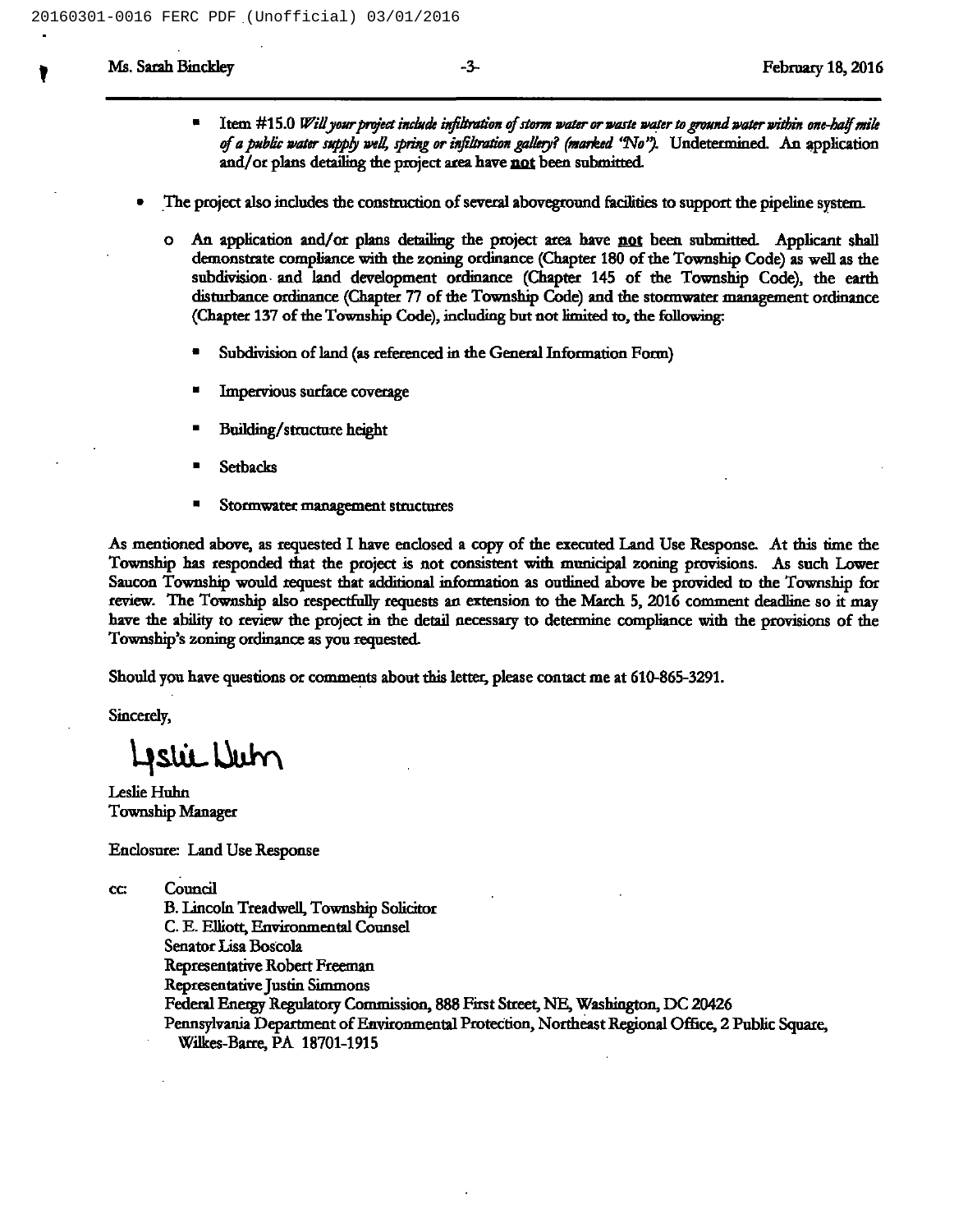## LAND USE RESPONSE

## Axa

Date: FEBRUARY R, 2016

To: Pennsylvania Department of Environmental Protection, Northeast Regional Office

From: The Municipality of Lower Saucon Township

Re: PennEsst Pipeline

The Municipality of Lower Saucon Township states that It:

has adopted a county or multi-county comprehensive plan. Date of adoption:

 ${\times}$  has not adopted a county or multi-county comprehensive plan.

Ifapplicable:

The above referenced project:

is consistent with the adopted county or multi-county comprehensive plan.

is not consistent with the adopted county or multi-county comprehensive plan.

The Municipality of Lower Saucon Township states that it:

 $\bm{\times}$  has adopted county-wide zoning ordinance, municipal zoning ordinance or joint municipal zoning ordinance. Date of adoption:  $NQ/NQER$   $1963$ 

has not adopted county-wide zoning ordinance, municipal zoning ordinance or joint municipal zoning ordinance.

If applicable:

Ths Municipality of Lower Saucon Township states that its zoning ordinance ls generally consistent with municipal comprehensive plans and the county comprehensive plan. YES

The above referenced proposed project

meets the provisions of the local zoning ordinance DOCS NOT

If zoning approval is required for the project to proceed, the above referenced project: hes received zoning approval.

 $\times$  has not received zoning approval.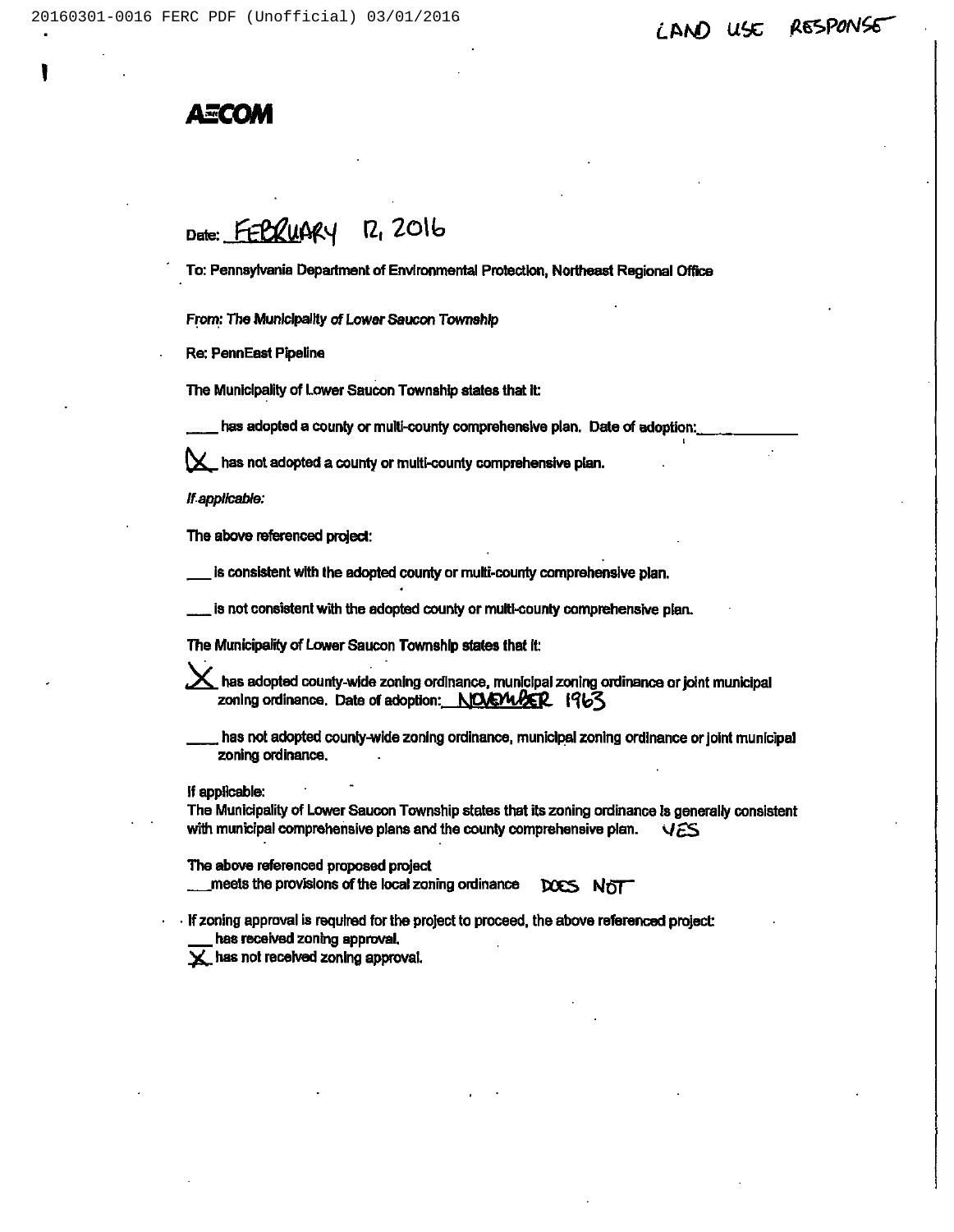**AECOM** 

í.

Additional Comments (attach additional sheets if necessary):

|  |              | PLEASE SEE ACCOMPANYING LETTER DETAILING |  |  |
|--|--------------|------------------------------------------|--|--|
|  | DEFICIENCIES |                                          |  |  |
|  |              |                                          |  |  |

 $\alpha$ 

Submitted By:

| Name:                                           | CHRISTOPHER GARGES                              |
|-------------------------------------------------|-------------------------------------------------|
| Title:                                          | ZONING OFFICER                                  |
| Contact<br>Information<br>(Address &<br>Phone): | 3700 OUD PALADELPHIA Pr.<br>BETHOFHEAM PA 18015 |
| Signature:<br>Date:                             |                                                 |